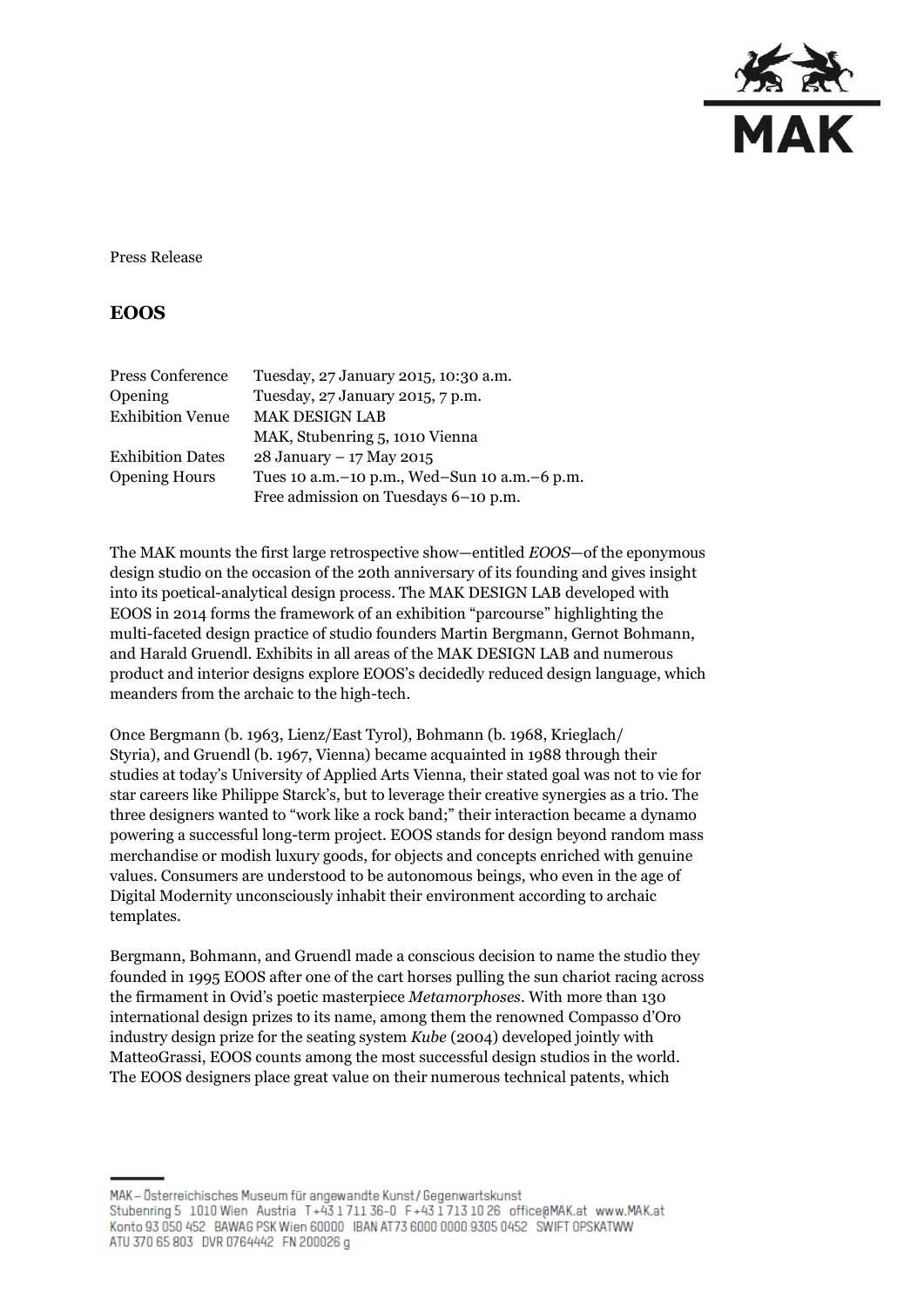

demonstrate that the studio does not settle for standard solutions. "Everything takes place somewhere between being burned and getting lost," is how they describe their design pathos, valued by longtime clients including ALESSI, ARMANI, adidas, bulthaup, DEDON, DURAVIT, LAMY, Herman Miller, KEILHAUER, WALTER KNOLL, and Zumtobel.

EOOS considers the unique element of its design approach to be "Poetical Analysis," whereby they do not view this as an ideology, but as a design tool. "Rituals, intuitive images, and stories serve as the point of departure or reference for our way of working and thinking," is how EOOS puts it. The theoretical-philosophical discourse specific to every assignment is as important for them as the functional-ergonomic, materialtechnological, and formal-aesthetic detail work.

Patent and poetry come together in the asymmetrical universal wine glass *Alberto's Vineyard* (2009), created at the behest of Italian design manufacturer and wine enthusiast Alberto Alessi. Even taking into account the different ways in which wines unfold their taste characteristics, red and white wine varietals may be drunk equally well from this glass.

"To present EOOS in the MAK DESIGN LAB it created is self-evident: The exhibition venue is showcase and exhibition in one. Further, it lets us field-test EOOS's intended concept of a dynamic presentation locale," is how Thomas Geisler, the exhibition curator and Curator of the MAK Design Collection, describes one of the fundamental ideas behind the exhibition. EOOS projects or statements are positioned in all twelve areas of the MAK DESIGN LAB; these run the gamut from the autonomous sanitation system *Blue Diversion Toilet* (since 2011) developed jointly for the Bill & Melinda Gates Foundation with Eawag, the Swiss Federal Institute of Aquatic Science and Technology, to shop designs for companies like adidas and ARMANI to the lipstick set *Bite* (2011).

Several objects, among them the workshop kitchen *b2* (2008) for bulthaup, of which components are already part of the MAK DESIGN LAB presentation, have been contextualized in collaboration with graphic artist Maria-Anna Friedl as a "parcourse" labeled for the exhibition. The central (erstwhile) *Hoffmann Geometric* room has been renamed *EOOS transforms* and features what appears to be a slow, mechanical furniture ballet. The *Threesixty* (2008) sofa for WALTER KNOLL or the *Open Space* (2011) shower stall for DURAVIT play to the audience like actors in motion, exemplifying in an uncommon manner EOOS's essential understanding of design as a transformative force, spatially as well as with regard to the subject-object relationship.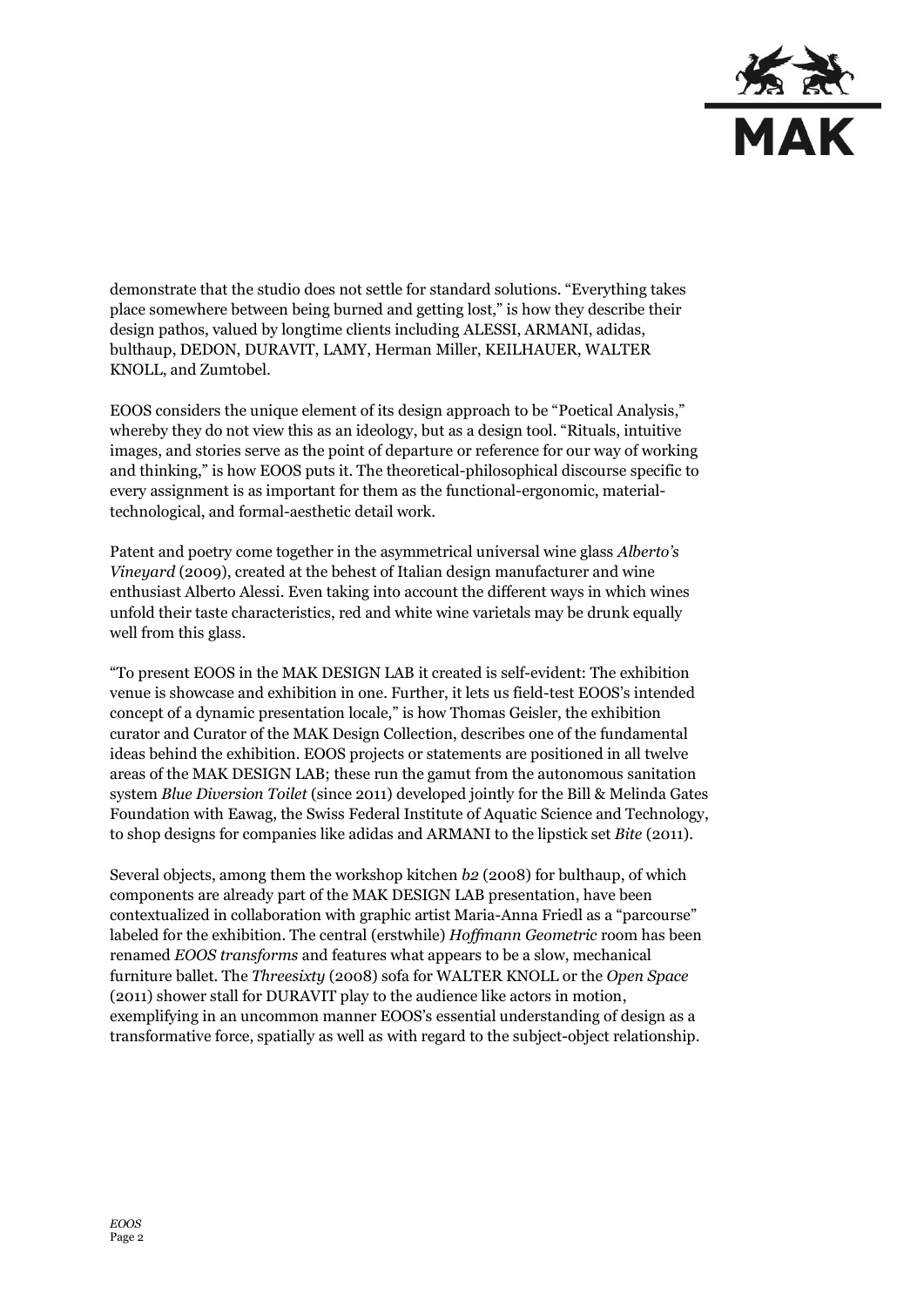

In the newly entitled room *Designing* (formerly *Decorating*), sketches, photographs, functional models, and prototypes—among them *Sguig* (2006), the swivel chair for active seating developed for Canadian office furniture manufacturer KEILHAUER elucidate the often protracted process of design. This section of the exhibition gives insight into EOOS's "Poetical Analysis" approach and also into the various stages of the design process, such as revision, modeling, the development of technologies and patents, or the actionist apprehension of things.

Under the rubric of interdisciplinary exchange with other segments of the art world another EOOS maxim—one of the *EOOS* exhibits is dedicated to its longtime collaboration with "grafisches Büro, the studio of Günter Eder, Roman Breier, and Marcel Neundörfer." Many joint projects were thrashed out with these graphic designers, among them the visionary store design of the "A1 Lounge" (2004–2008) in Vienna's Mariahilfer Strasse. EOOS's reduced visual identity stems from this alliance. Artist Elke Krystufek's interpretation of the early EOOS work *Breakfast Service* (1995), which she photographed for her extensive solo exhibition *LIQUID LOGIC. The Height of Knowledge and the Speed of Thought* (MAK Exhibition Hall, 6 December 2006 – 1 April 2007), is also part of the exhibition.

Elfie Semotan, who visited EOOS in their Zelinkagasse studio in Vienna's first district, created a new photographic work for the *EOOS* exhibition. The EOOS offices occupy the same space in which Helmut Lang and also COOP HIMMELB(L)AU became worldfamous. An important part of Helmut Lang's archive of his work as a fashion designer has been made publicly accessible in the MAK DESIGN LAB: In her photographic work, Semotan considers Helmut Lang's legendary huge work table—abstracted for the MAK DESIGN LAB by EOOS.

For the first month, the *EOOS* exhibition will be accompanied in the MAK FORUM by a program curated jointly with EOOS, which gives voice to EOOS references and studio patrons. The setting for this is the reconstruction of an installation patterned upon a game of scalar perception originally developed for the *eins zu zwei – zwei zu eins* [one to two—two to one] (2013) exhibition held in Innsbruck at aut.architektur und tirol.

To mark the occasion of the *EOOS* exhibition, the MAK and EOOS will publish the first monograph on the design studio in the spring of 2015.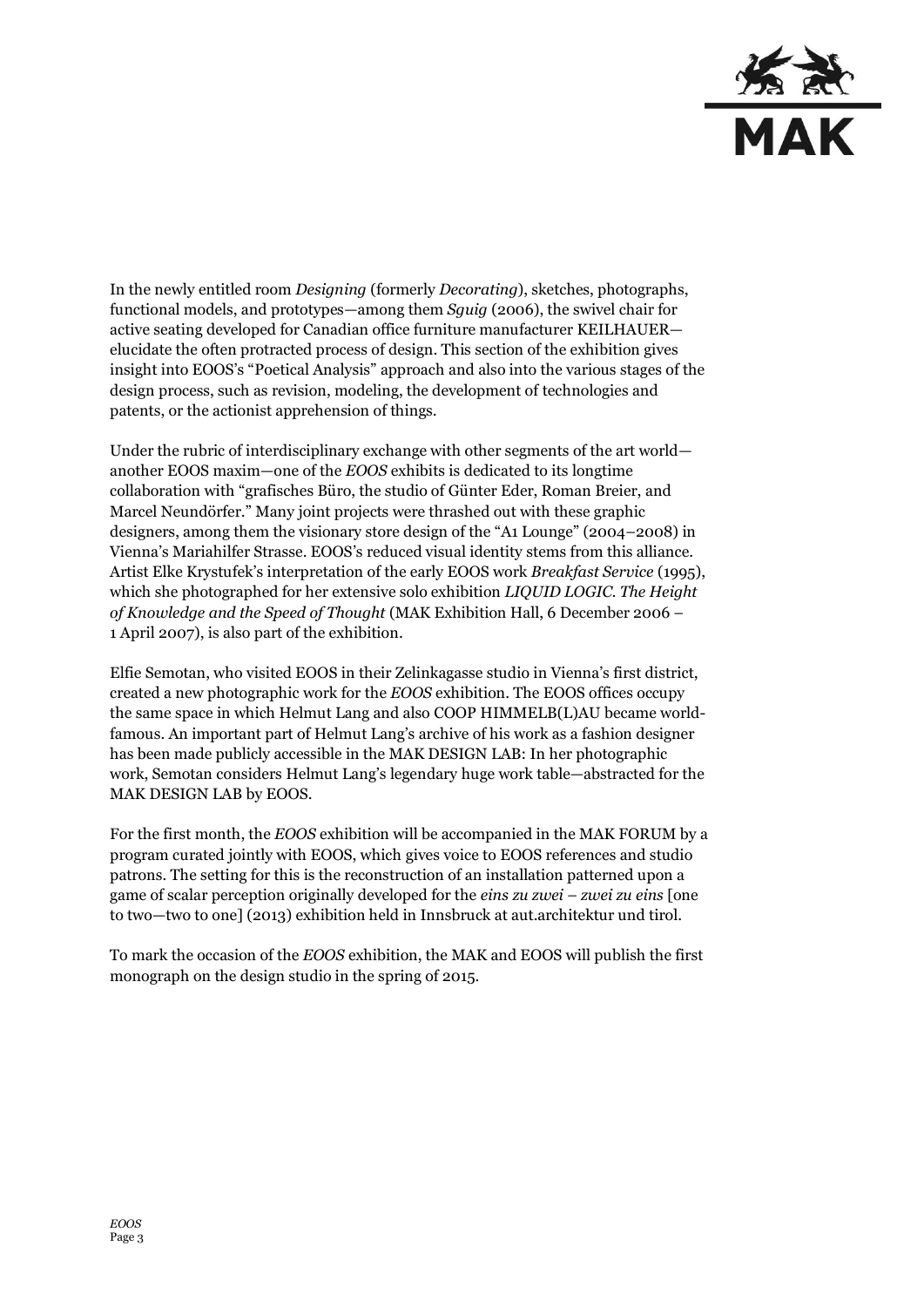

# **SUPPLEMENTAL PROGRAM**

# Tue, 3 Feb 2015, 7:30 p.m., MAK FORUM

# **Cooking up a kitchen**

EOOS in conversation with Dr. Eva B. Ottillinger, art historian and deputy scientific head of the Imperial Furniture Collection Vienna, curator of the exhibition *The Kitchen and its Furniture - Design and history* (4 Mar – 26 Jul 2015); and Helmut Österreicher, chef and gastronomist

Whence comes the kitchen? What does one really need for cooking? EOOS published the knowledge accumulated in the course of developing the *b2* kitchen system for bulthaup in a book entitled *The Cooked Kitchen: A Poetical Analysis*. An open exchange of ideas from the theory and practice of cooking.

#### Tue, 17 Feb 2015, 7:30 p.m., MAK FORUM

#### **A room for giants or dwarves?**

EOOS in conversation with Lilli Hollein, architecture and design curator, director of VIENNA DESIGN WEEK; and Marie-Therese Harnoncourt, architect, the next ENTERprise

Is design architecture on a small scale? Where does scale divide or link these disciplines? By invitation of aut. architektur und tirol, EOOS (together with architectural firm the next ENTERprise, 2012) developed an installation for the exhibition *eins zu zwei – zwei zu eins* [one to two–two to one], which uses archetypal furniture to make it possible to experience various relationships to the space. An open exchange of ideas in a reconstruction of the setting.

# Tue, 24 Feb 2015, 7:30 p.m., MAK FORUM

# **Alpine Seating**

EOOS in conversation with Dr. Sebastian Hackenschmidt, Curator, MAK Furniture and Woodwork Collection; and Peter Hussl, CEO of HUSSL Sitzmöbel What constitutes alpine furniture? Can tradition and innovation be reconciled in

today's carpentry trade? The archaic peasant furniture of the Alpine area has fascinated EOOS for quite some time; the furniture series *Alpin* for HUSSL is their discovery of a contemporary answer. An open exchange of ideas from the theory and practice of furniture design.

Press photos on the exhibition are available for download at MAK.at/en/press.